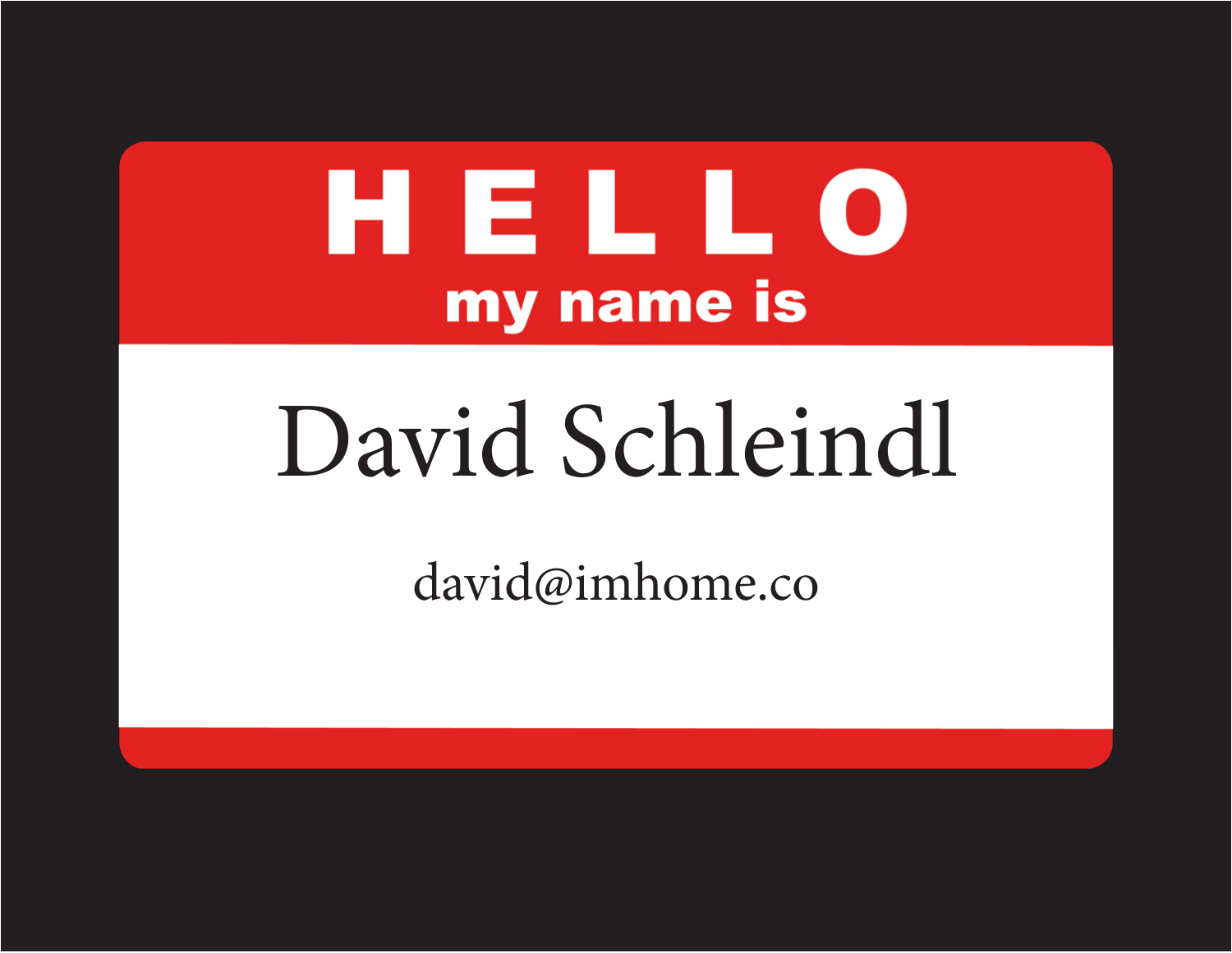## What is project management?





Managing a project typically includes:

- Identifying requirements
- Addressing the various needs, concerns, and expectations of stakeholders
- Setting up, maintaining and carrying out communications among stakeholders
- Balancing the competing project constraints which could include:
	- Scope
	- Quality
	- Schedule
	- Budget
	- Resources
	- Risk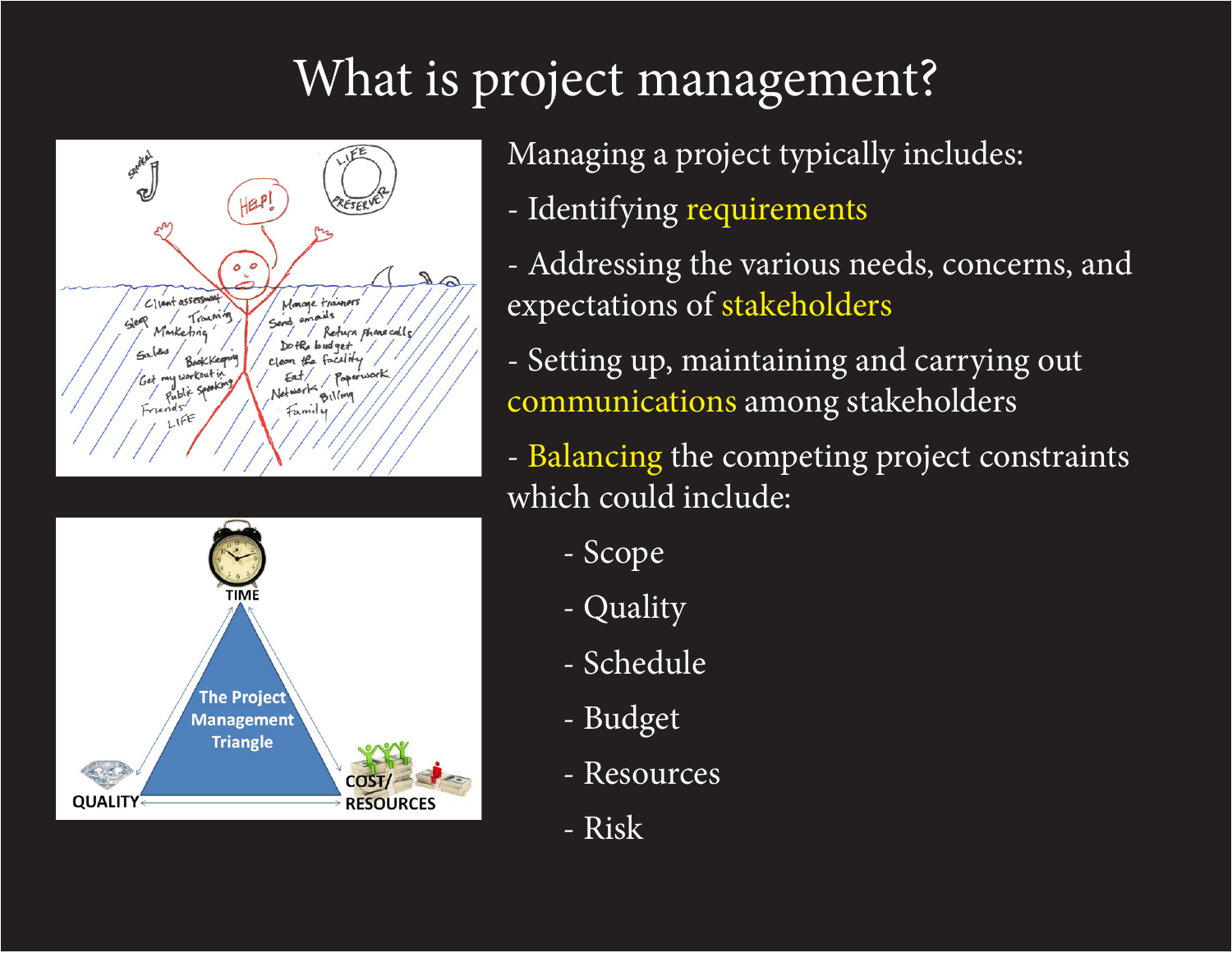## What is project management?

Key Document to guide your project:

Project Management Plan: ... describes how the project will be executed monitored, and controlled. p.554

- an iterative document & process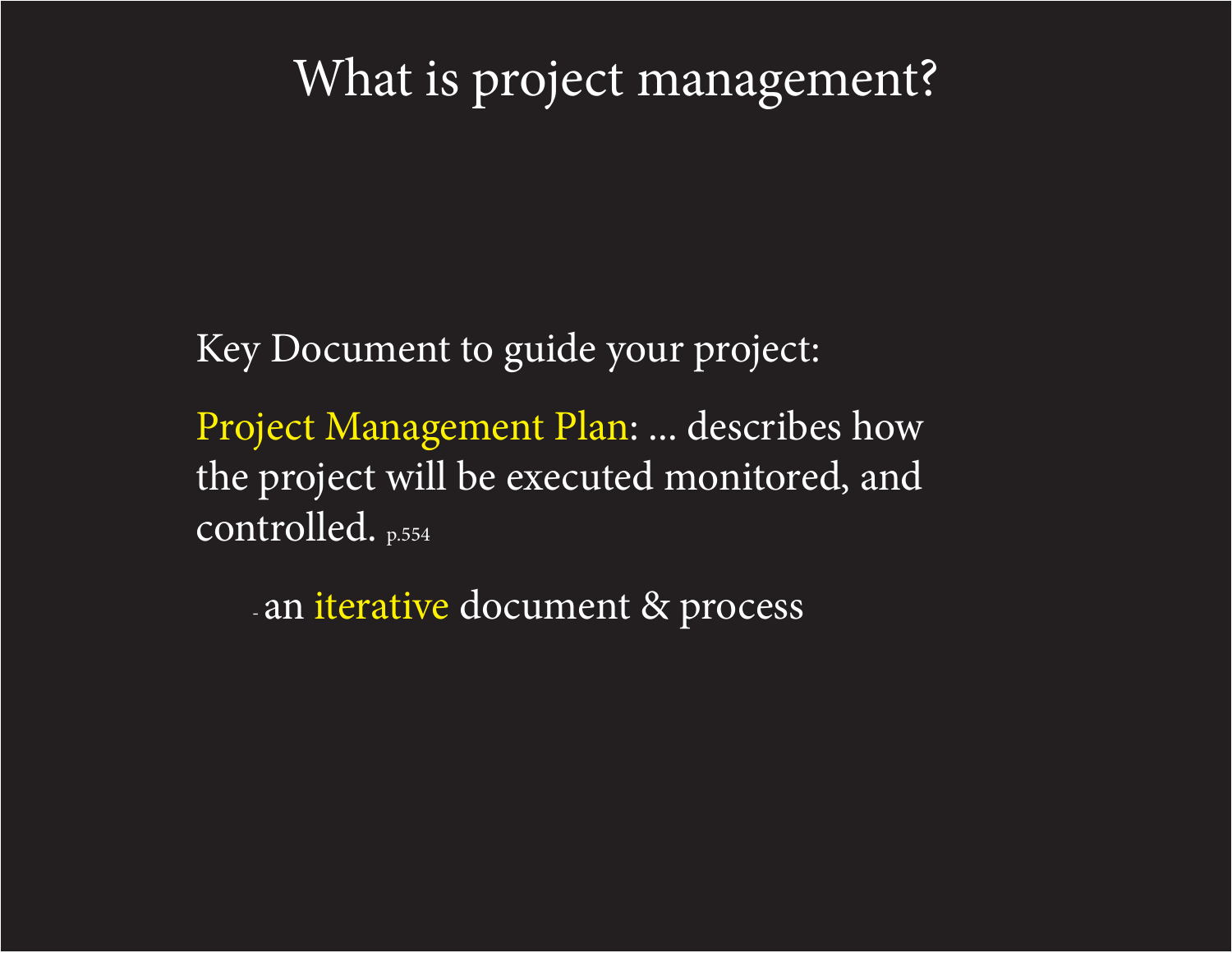## Portfolio, Program and Project Management



#### Portfolio Management:

- a group of related projects, programs, subportfolios and operations managed as a group

- may not be interdependent or directly related (think of an investment portfolio)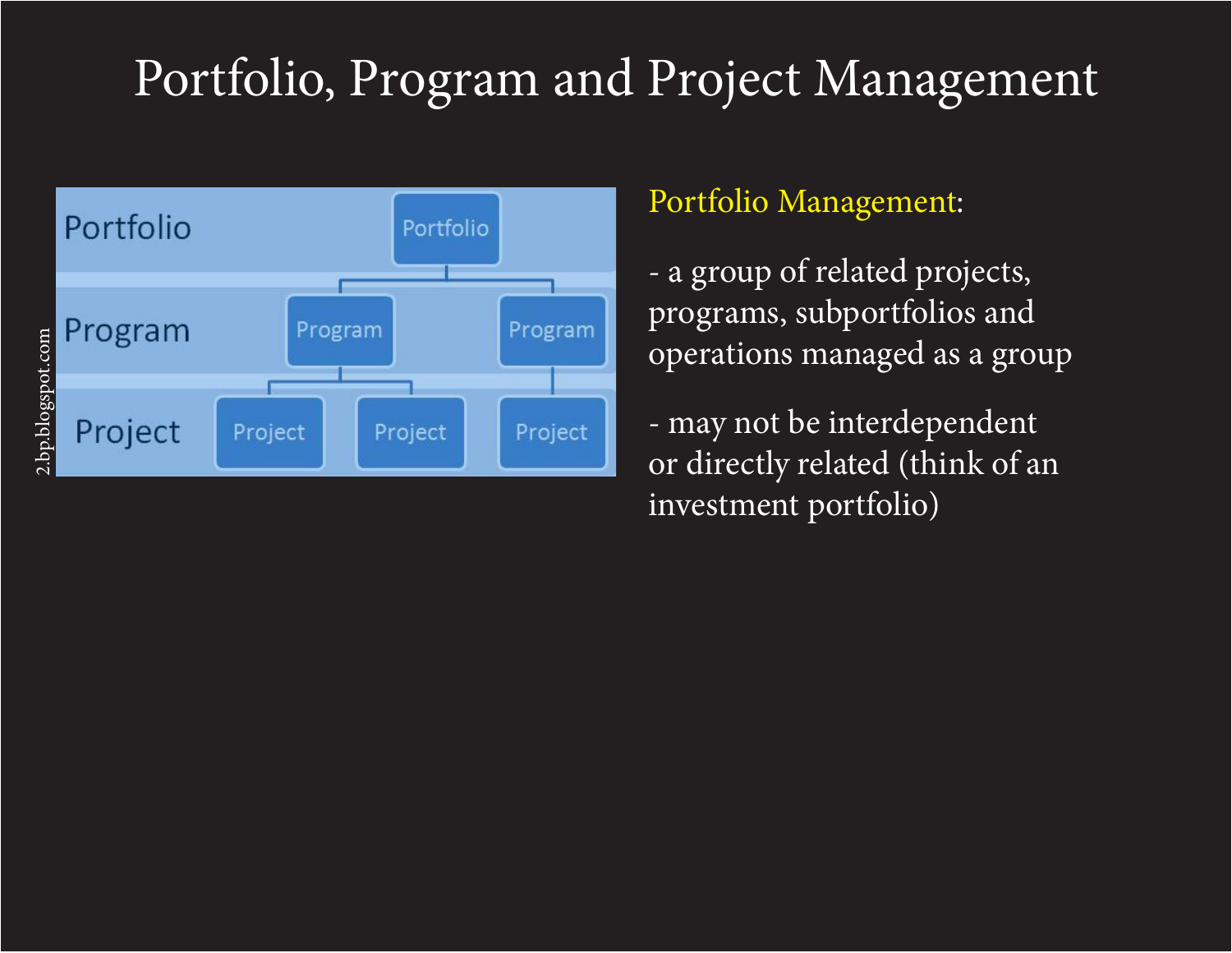## Portfolio, Program and Project Management





#### Jamnagar

#### Program Management:

- a group of related projects, subprograms, and program activities
- may be related through a common outcome or collective capability such as a shared client, seller, technology, or resource
- efficiencies are gained by identifying project interdependencies and determining the optimal approach for managing them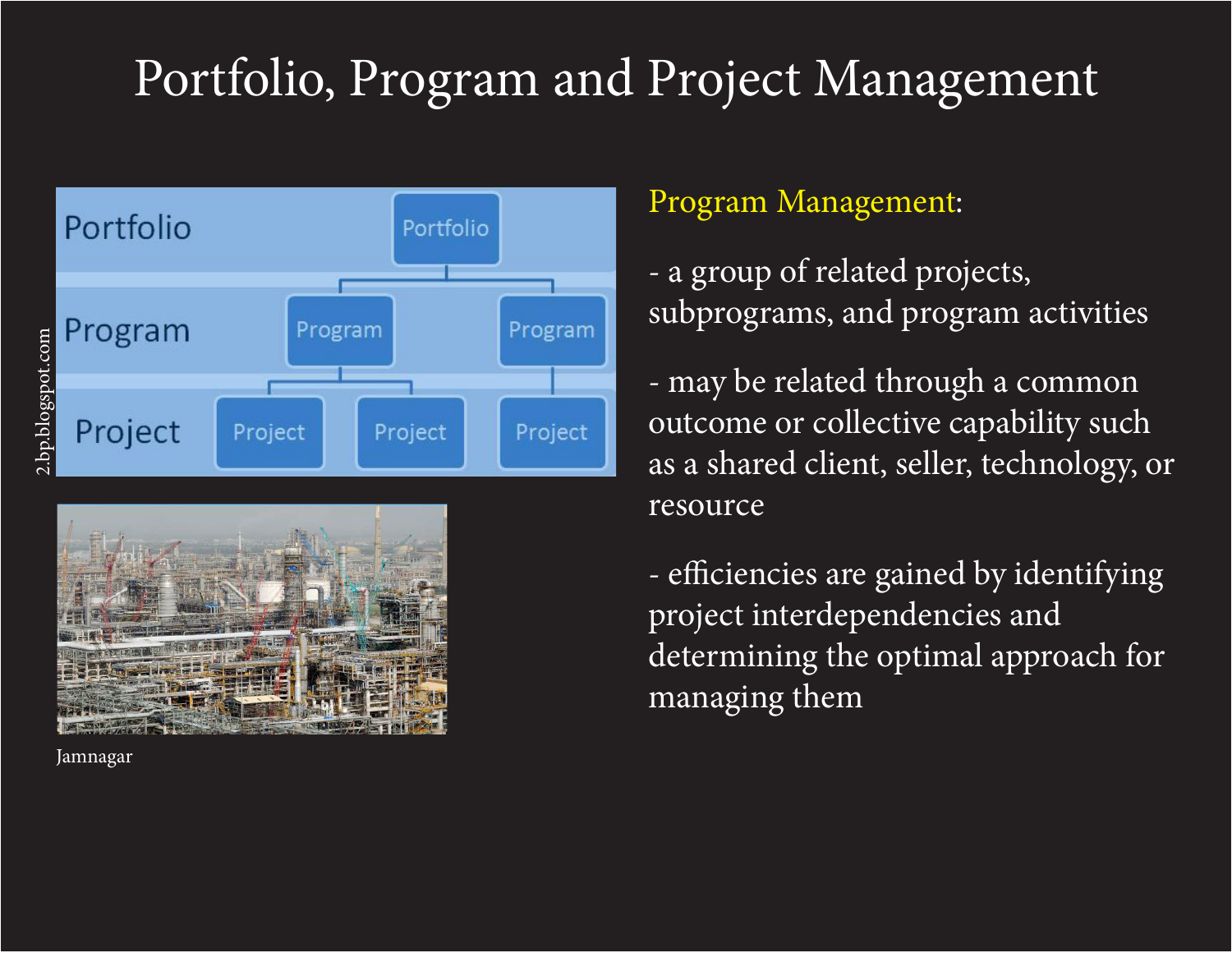#### Projects and Strategic Planning -or-Why are we doing this project?

Market demand (e.g., a more fuel-efficient car)

Strategic opportunity/business need (e.g., a training company authorizing a project to create a new course to increase its revenues);

Social need (e.g., developing a potable water system)

Environmental consideration (e.g., new environmental regulations)

Customer request (e.g., a new industrial park)

Technological advance (e.g., a faster, cheaper, and smaller laptop)

#### Know the context of your project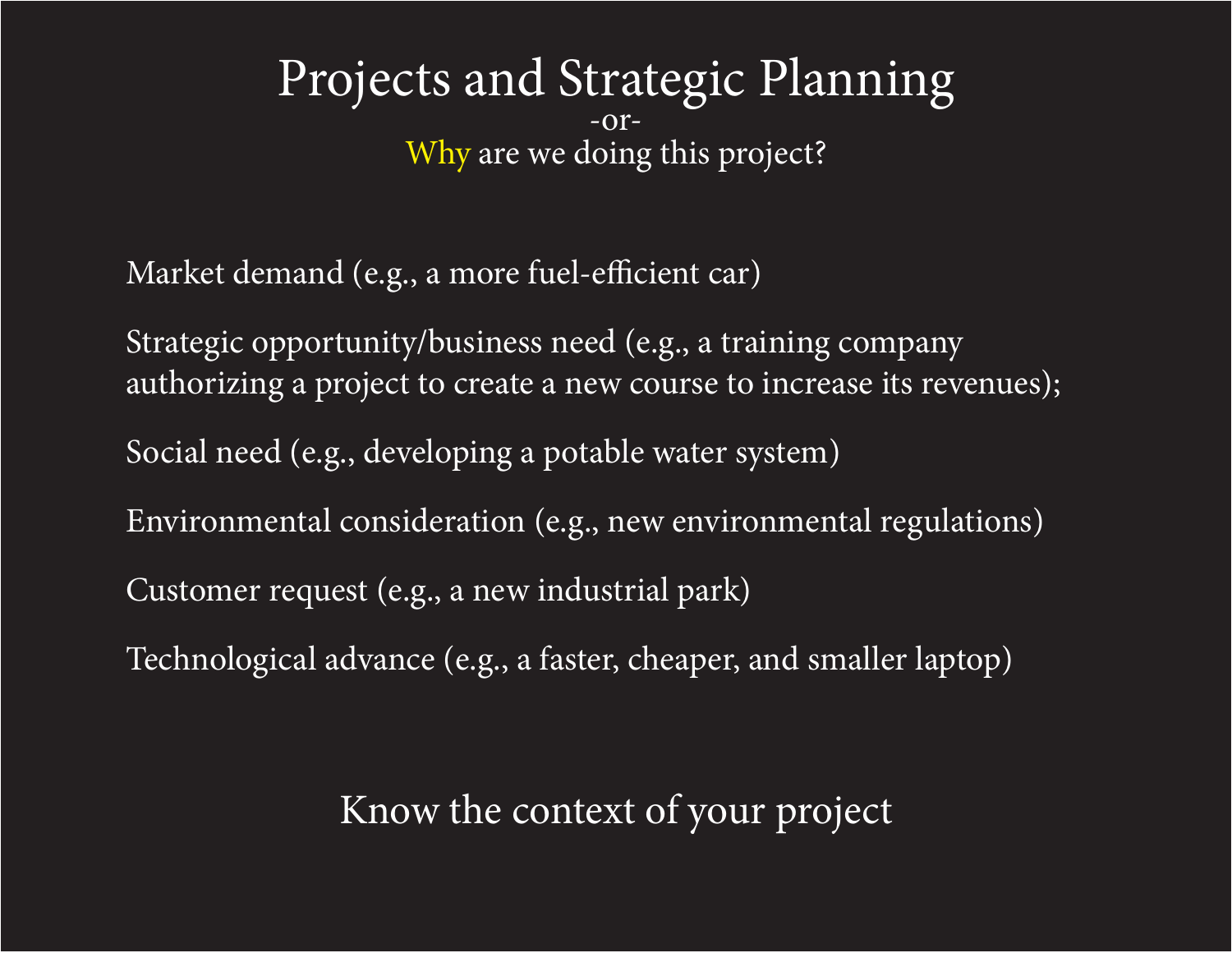## Project Management Office

"a management structure that standardizes ... processes and facilitates the sharing of resources, methodologies, tools, and techniques p.10

These can provide varying degrees of control:

Supportive: provides a consultative role to projects by supplying templates, best practices, training, access to information and lessons learned from other projects. The degree of control provided by the PMO is low.

Controlling: provides support and required compliance through various means. Compliance may involve adopting project management frameworks or methodologies, using specific templates, forms and tools, or conformance to governance. The degree of control provided by the PMO is moderate.

Directive: take control of the projects by directly managing the projects. The degree of control provided by the PMO is high.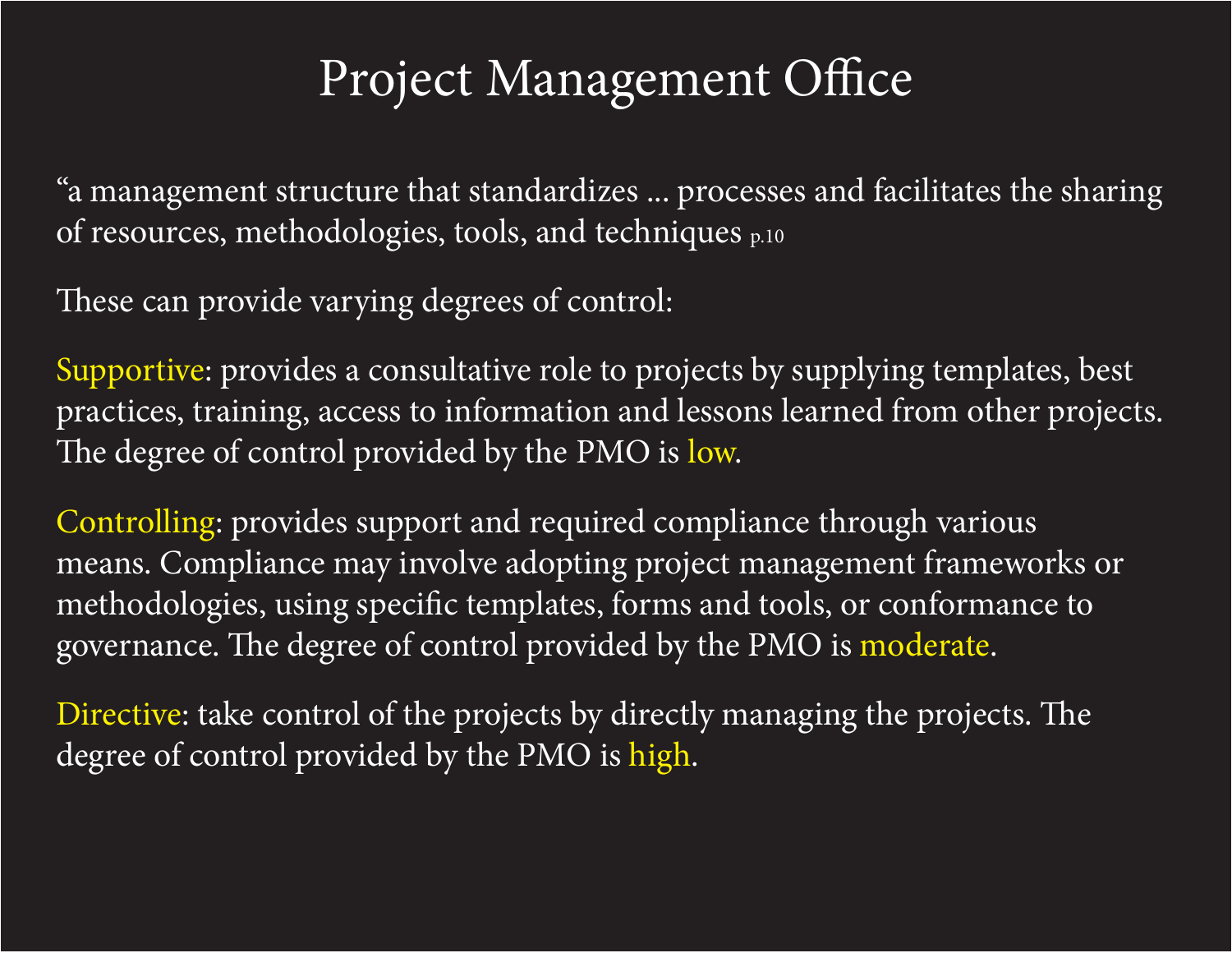## Project Management Office

Project managers and PMOs may pursue different objectives and are driven by different requirements:

The project manager focuses on specific project objectives The PMO manages major program scope changes

The project manager controls the assigned project resources The PMO optimizes the use of shared organizational resources across all projects.

The project manager manages the constraints (scope, schedule, cost, quality, etc.) The PMO manages the methodologies, standards, overall risks/ opportunities, metrics, and interdependencies among projects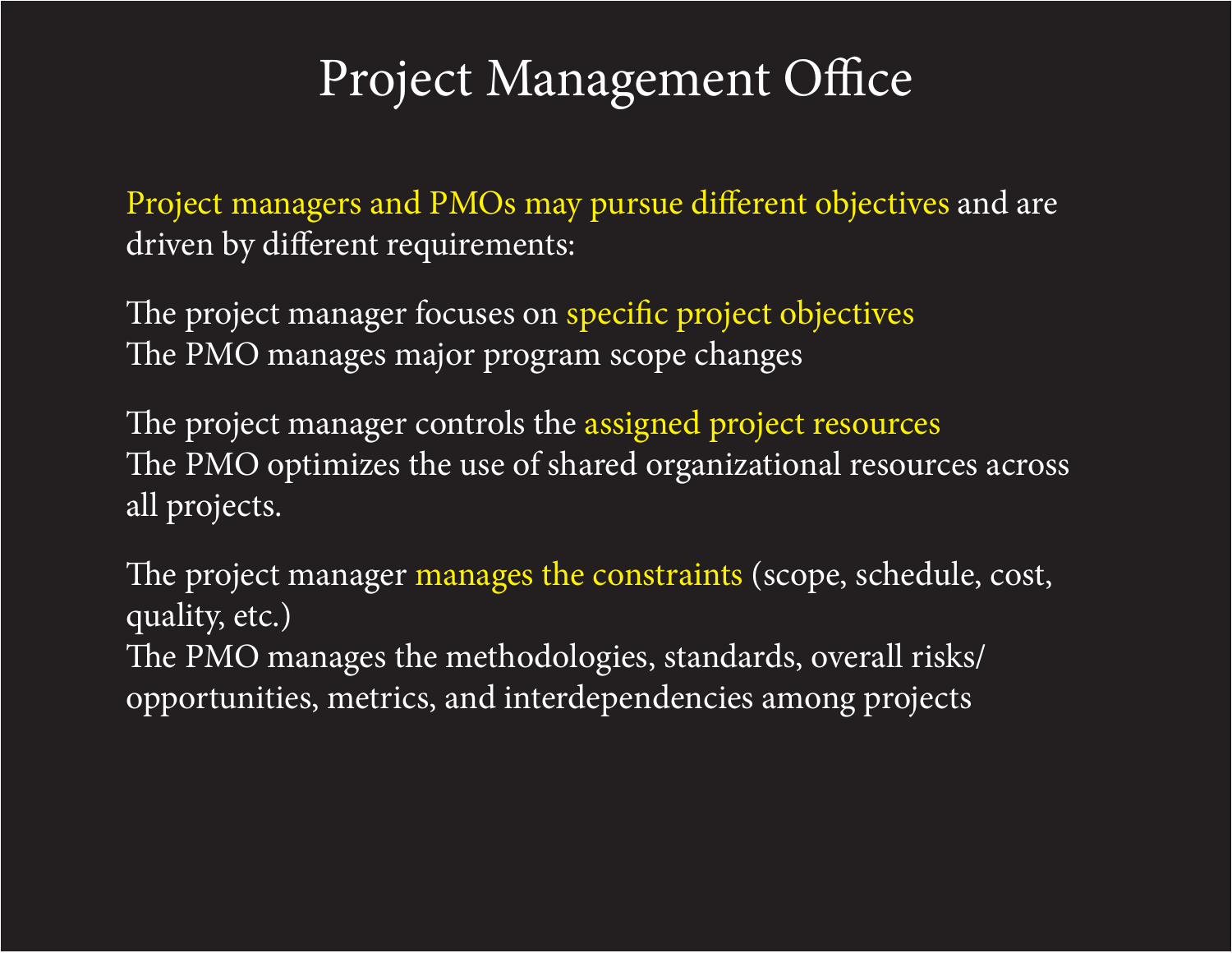## Project & Operations Management

Projects can intersect with operations at various points during the product life cycle, such as:

- at each closeout phase
- when developing a new or upgrading an existing product
- while improving operations or the product development process

Deliverables and knowledge may be transferred between the project and operations for implementation of the delivered work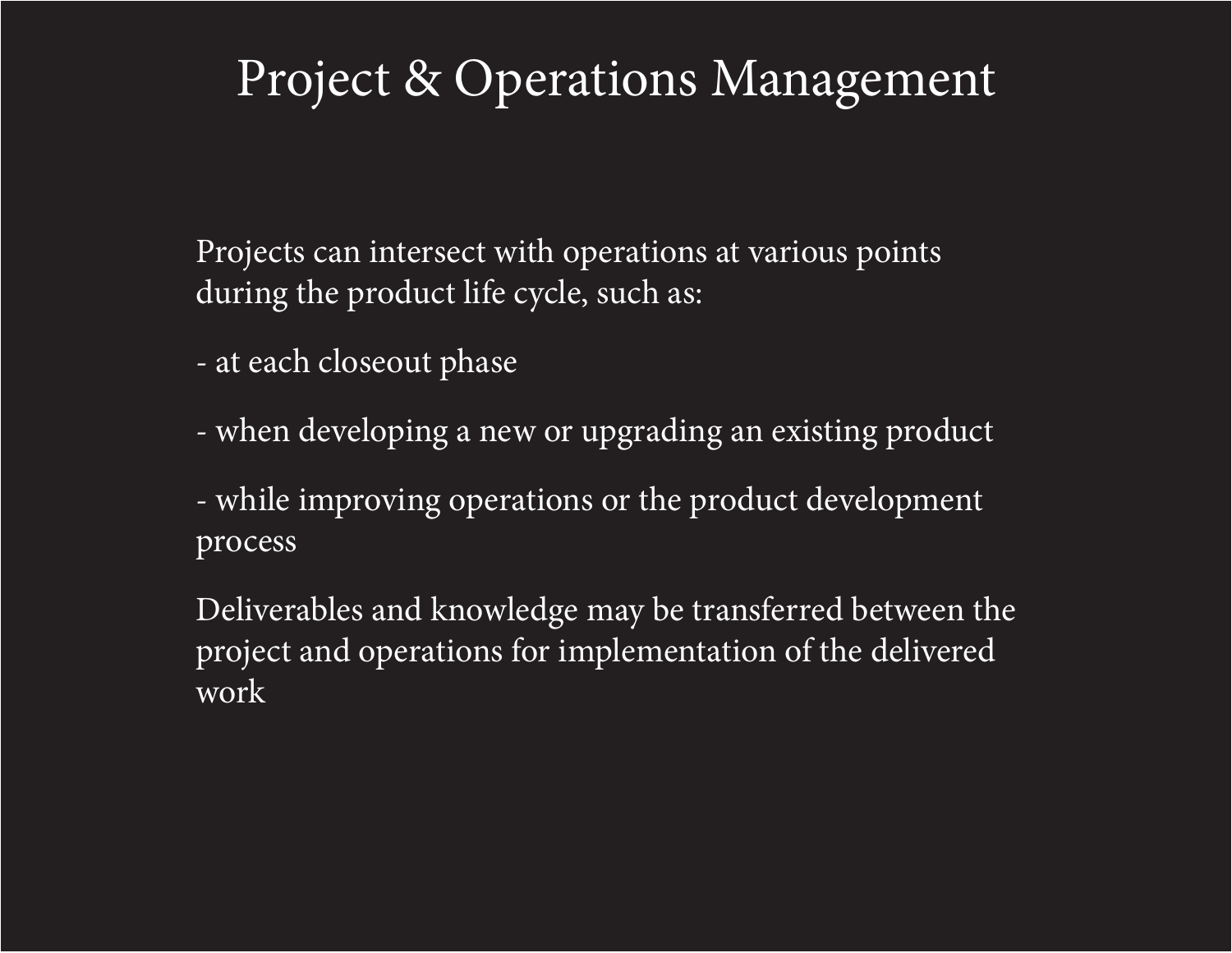## Project & Operations Management

#### Operational Stakeholders:

Plant operators Manufacturing line supervisors Help desk staff Production system support analysts Customer service representative Salespersons Maintenance workers Telephone sales personnel Call center personnel Retail workers Line managers Training officers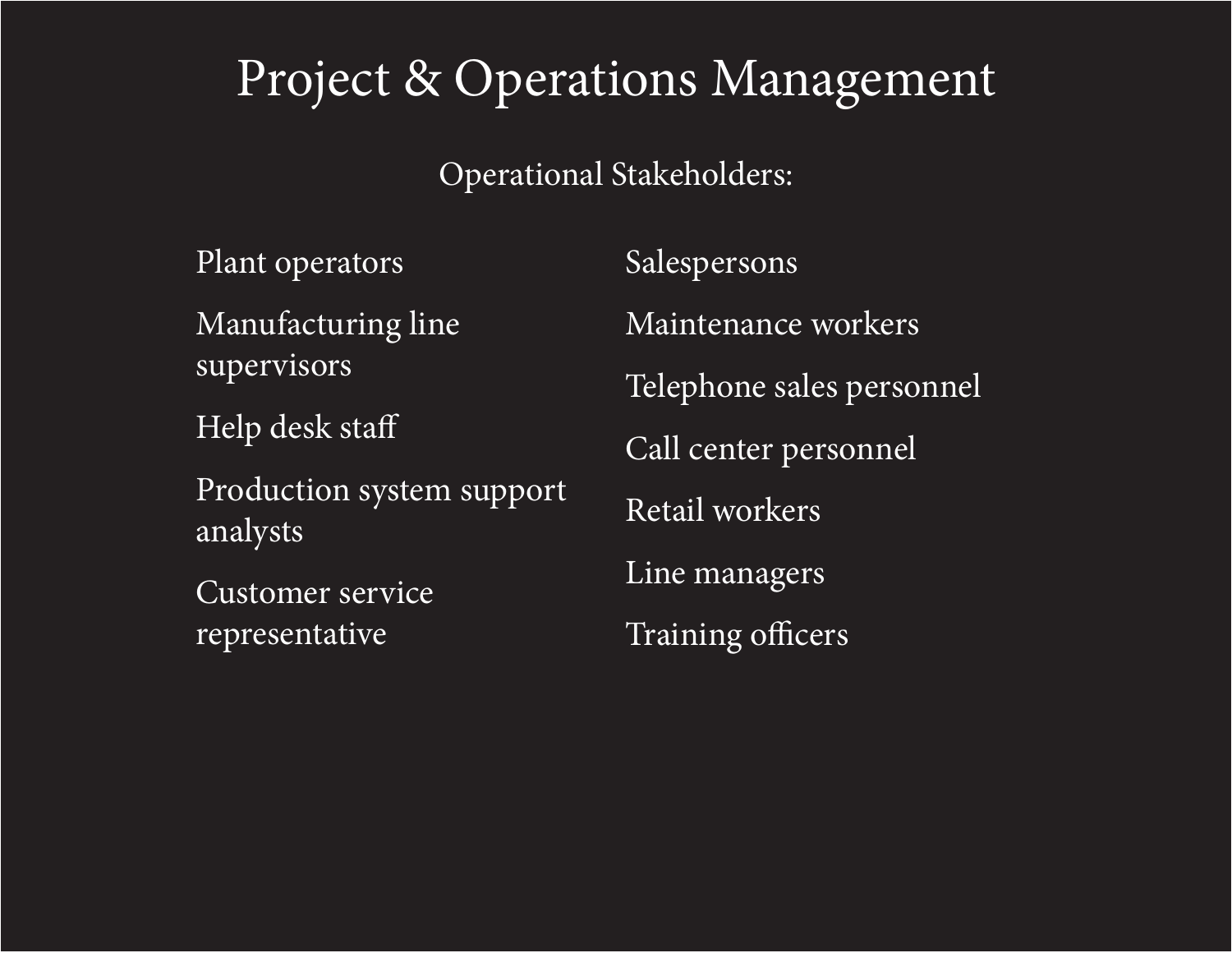## Project & Operations Management

Projects must align with the strategic direction and performance parameters of an organization. The strategic direction provides the purpose, expectations, goals, and actions necessary to guide the business and projects.

Project success may be judged on the basis of how well they support organizational governance therefore be knowledgeable about the related corporate organizational governance policies and procedures **6.1 Personal Project Charter**  $\mathcal{C}$  Project Charter is the project charter is the existence of a document that formally authorizes the existence of a



PMI's 'ITTO'

the project, and a direct way for senior management to formally accept and commit to the project. The inputs, tools

Inputs - Tools & Techniques - Outputs **Inputs Tools & Techniques Outputs**

Common to (almost) all of the Knowledge Areas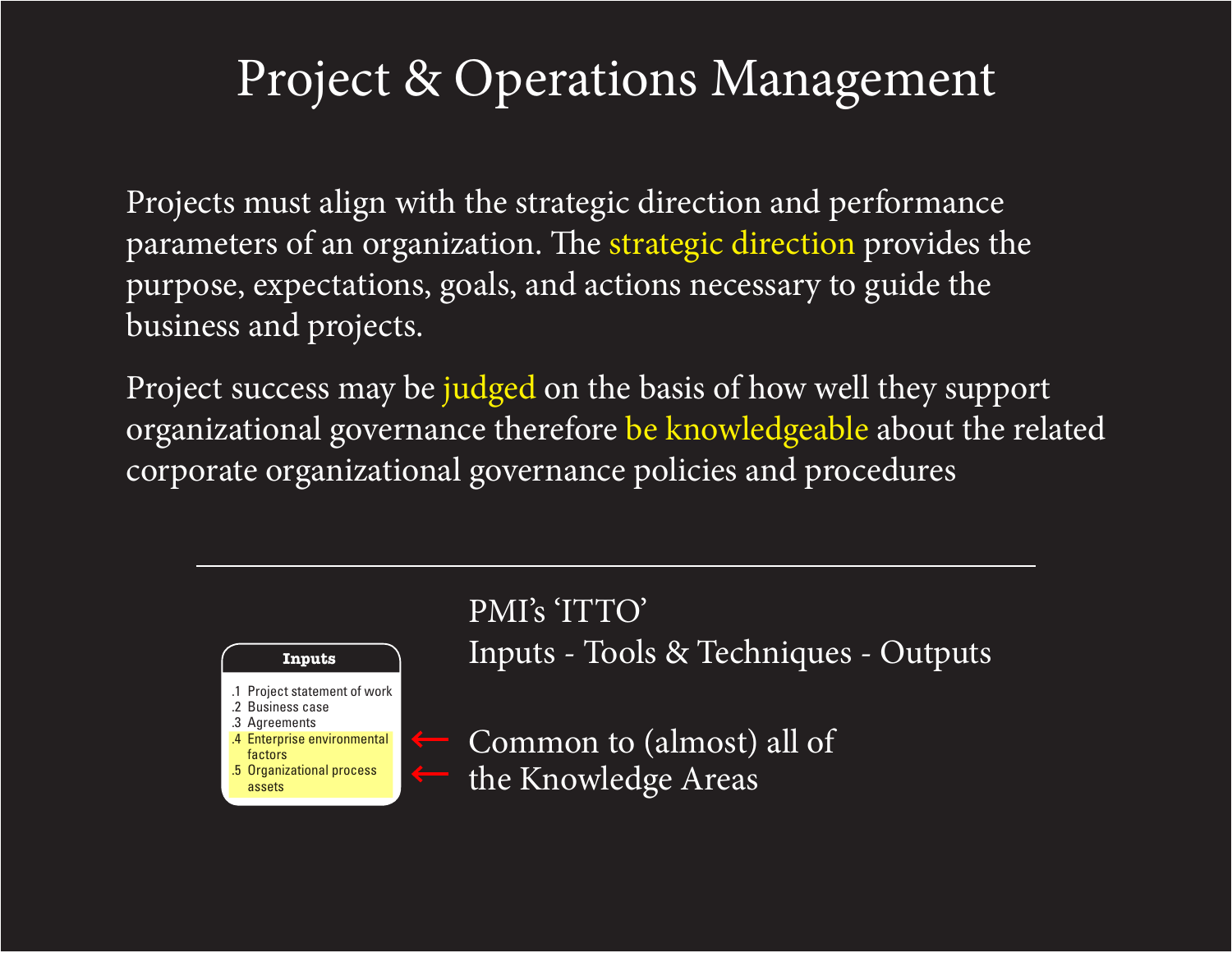Project managers are responsibly for satisfying needs: task, team and individual needs

... and require the following competencies:

Knowledge: what you know about project management

Performance: what you are able to do or accomplish

Personality: how you behave when performing the project

(attitudes, personality characteristics, and leadership ability)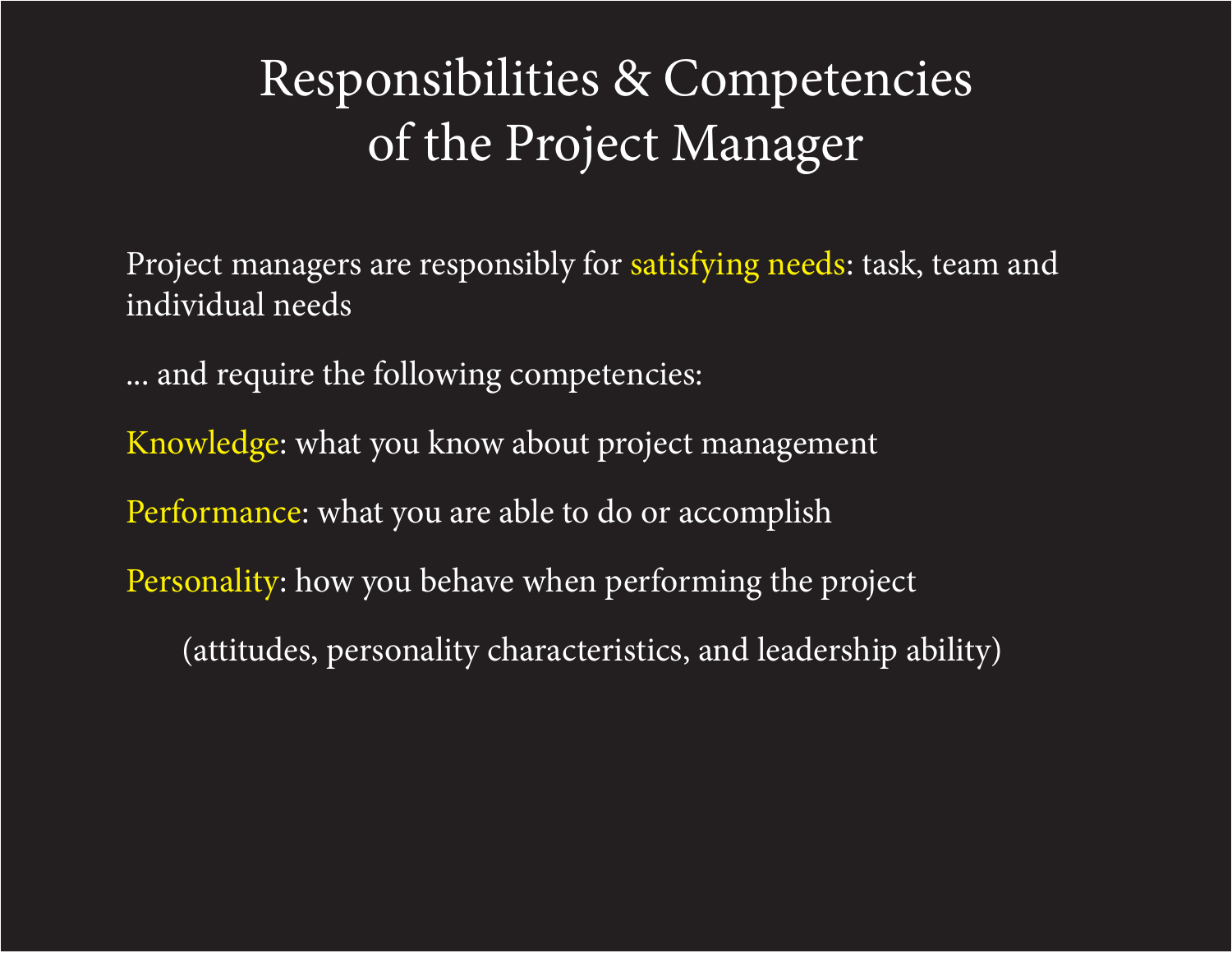#### Interpersonal Skills:

- project managers work with a team and other stakeholders - effective project managers require a balance of ethical, interpersonal, and conceptual skills that help to analyze situations and interact appropriately

Some important interpersonal skills include:

Leadership Team building Motivation Communication Influencing Decision making

Political and cultural awareness Negotiation Trust building Conflict management Coaching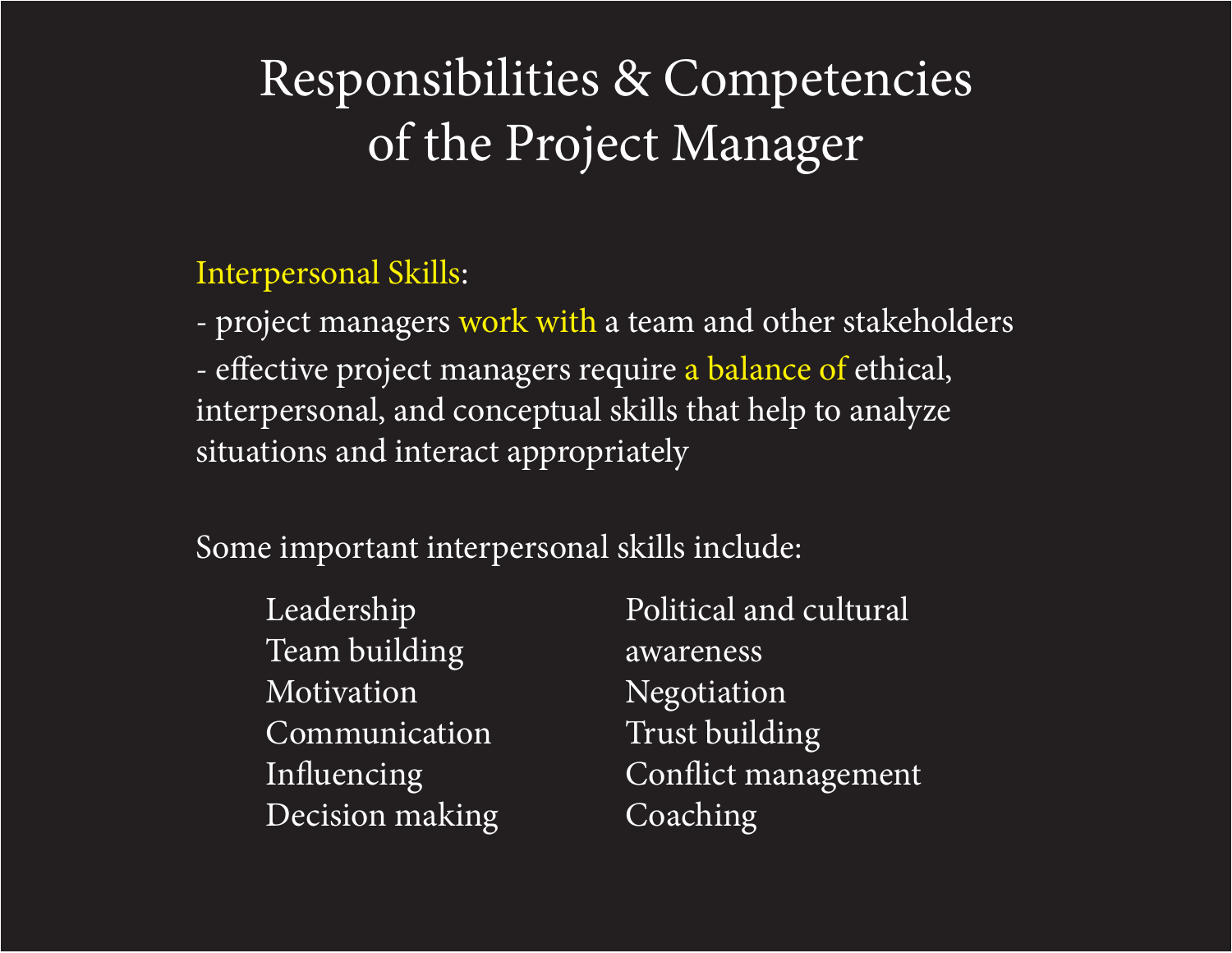A summary of some interpersonal skills (PMBOK Appendix X3 P.513)

#### **Leadership**

- the ability to get things done through others

- respect and trust, rather than fear and submission, are key elements of effective leadership

- requires:

- establishing and maintaining the vision, strategy and communications
- fostering trust and team building
- influencing, mentoring, and monitoring
- evaluating the performance of the team and the project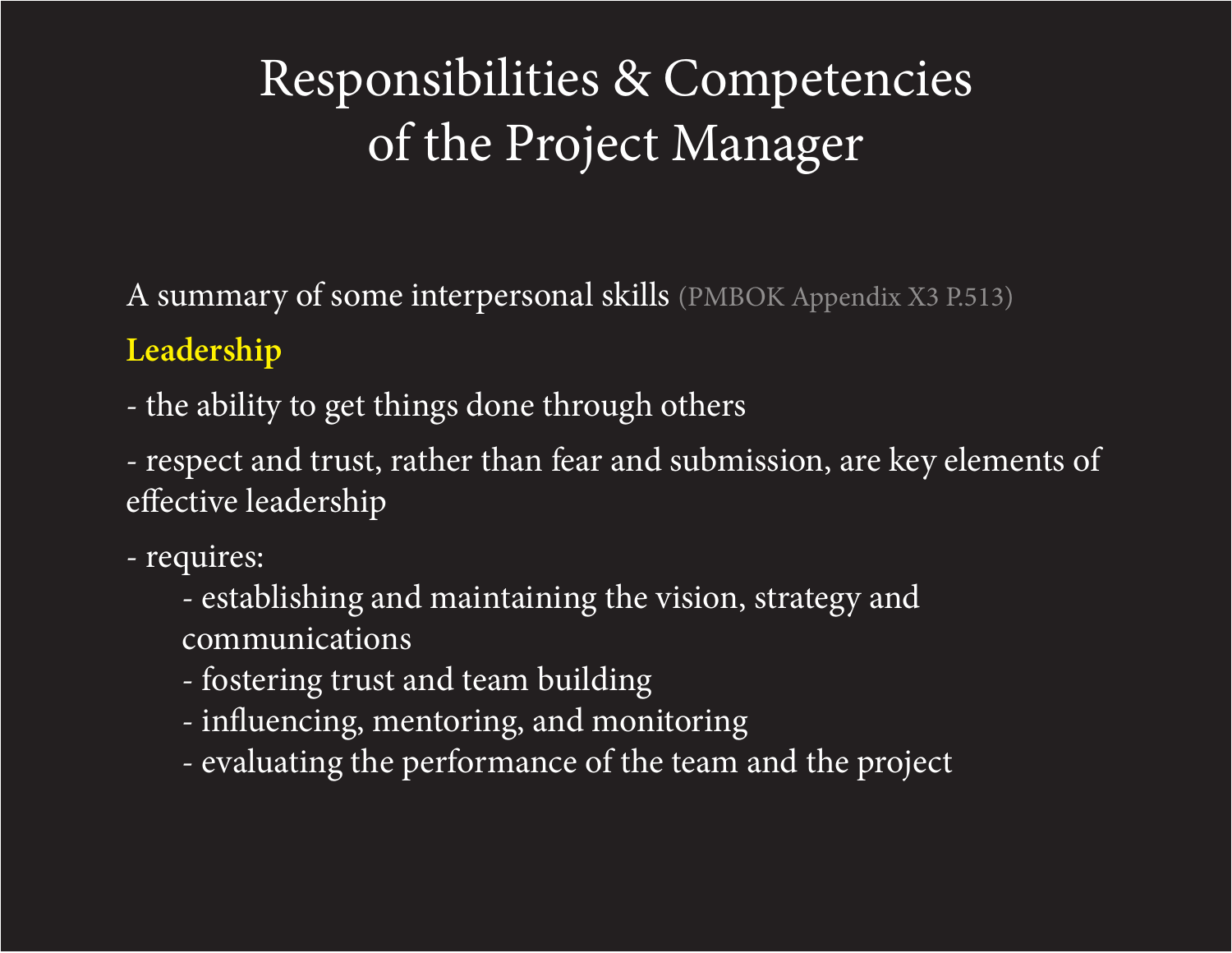#### **Team building**

- the process of helping a group of individuals, bound by a common purpose, to work with each other, the leader, external stakeholders, and the organization

- the result of good leadership and good team building is teamwork
- required throughout the project

#### **Motivation**

- project success depends upon the project team's commitment which is directly related to their level of motivation

- involves creating an environment to meet project objectives while providing maximum satisfaction related to what people value

(job satisfaction, challenging work, a sense of accomplishment, personal achievement and growth, financial compensation and recognition)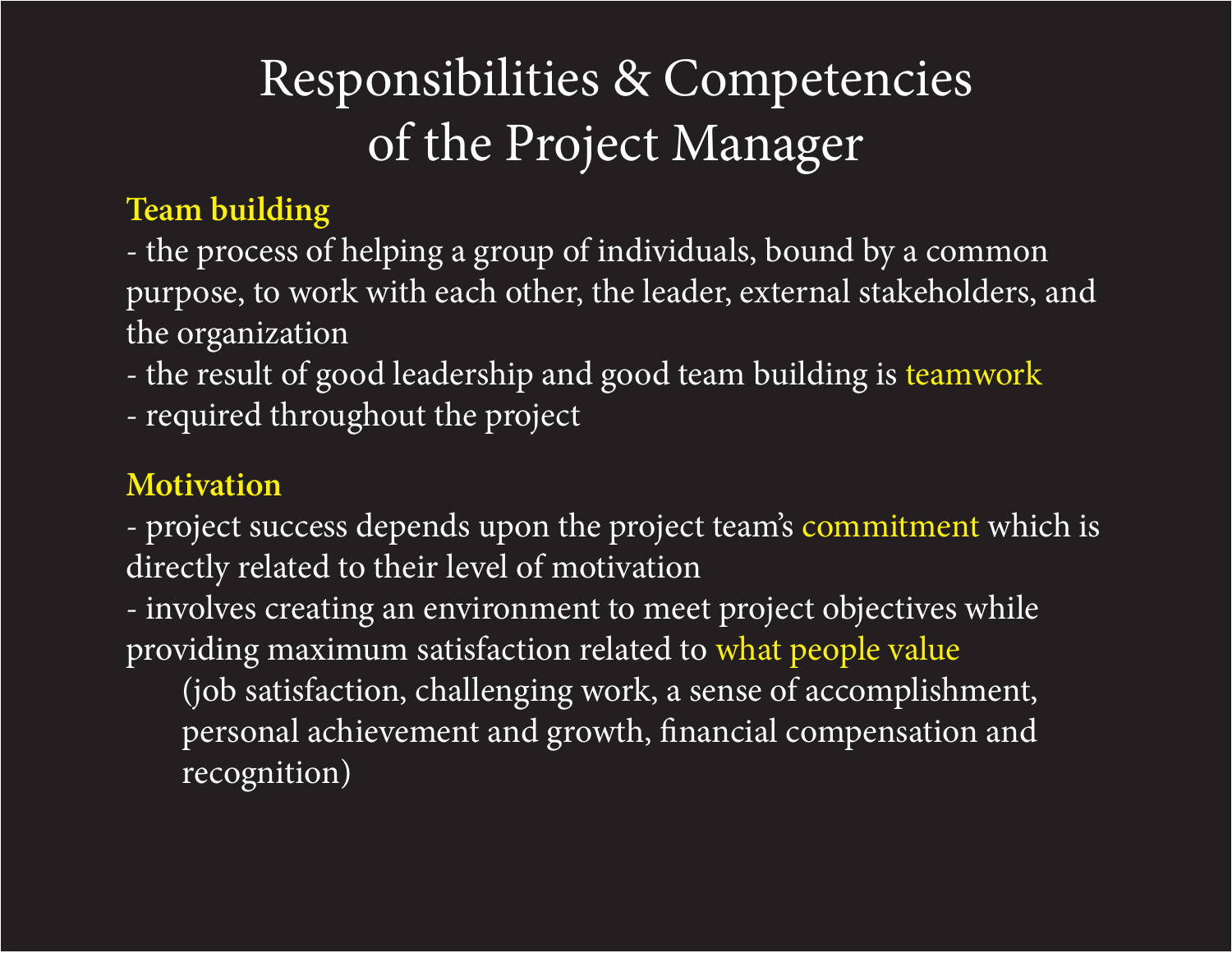#### **Communication**

- identified as one of the single biggest reasons for success or failure

- be aware of the communication styles of other parties, cultural nuances/norms, relationships, personalities, and the context of the situation

- listening is an important part of communication. This will give you insight into problem areas, negotiation and conflict management, decision making and problem resolution strategies

#### **Influencing**

- the strategy of sharing power and relying on interpersonal skills to get others to cooperate towards common goals

- lead by example and follow through with commitments
- clarify how a decision will be made
- use a flexible interpersonal style (adjust to the audience)
- think about long-term collaboration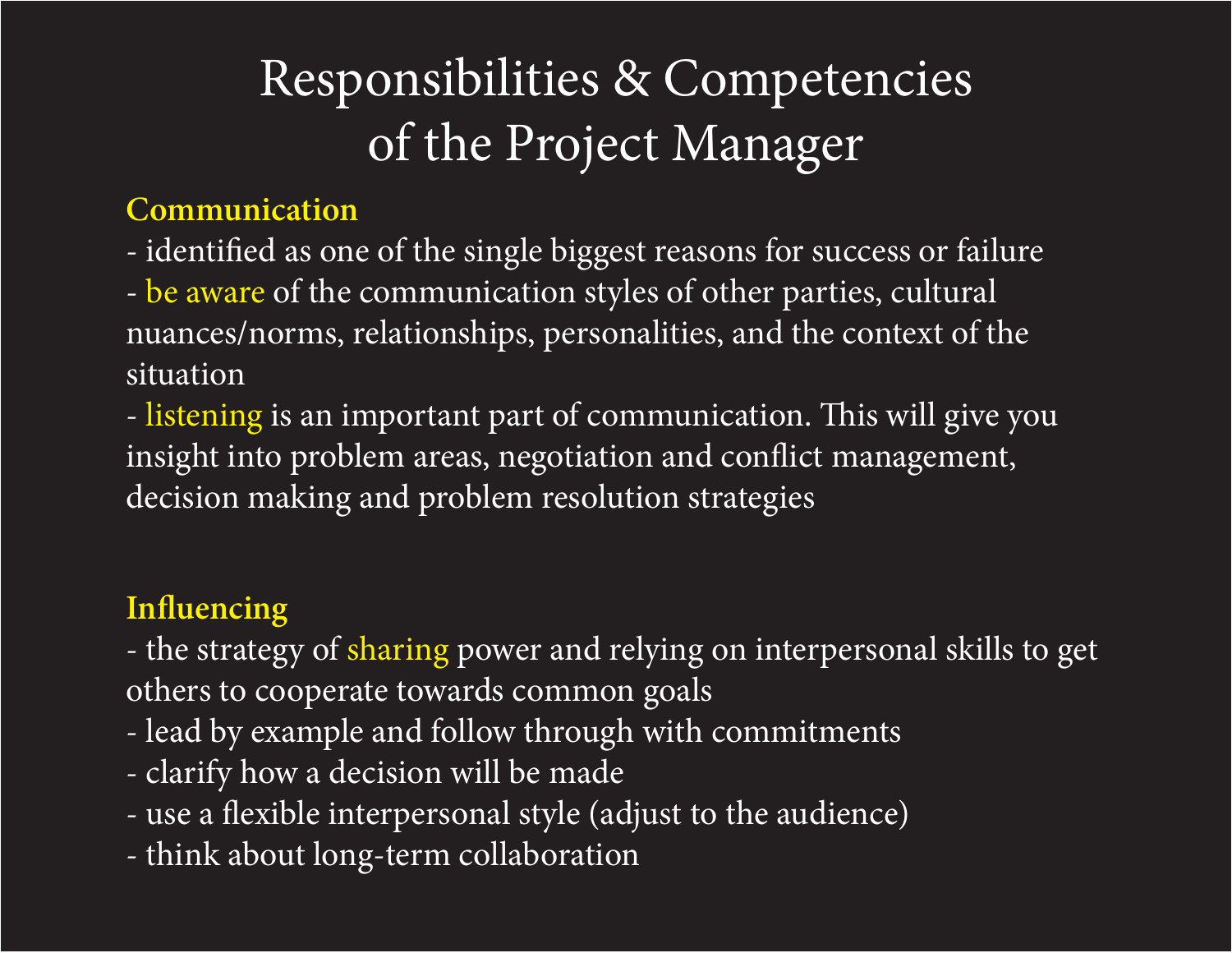#### **Decision making**

- 4 basic decision styles: command, consultation, consensus, and coin flip - 4 major factors that affect the decision style: time constraints, trust, quality and acceptance

Try the six-phase model:

1. Problem Definition. Fully explore, clarify, and define the problem.

2. Problem Solution Generation. Brainstorm multiple solutions and discourage premature decisions.

3. Ideas to Action. Define evaluation criteria, rate pros and cons of alternatives, select best solution.

4. Solution Action Planning. Involve key participants to gain acceptance and commitment to making the solution work.

5. Solution Evaluation Planning. Perform post-implementation analysis, evaluation, and lessons learned.

6. Evaluation of the Outcome & Process. Evaluate how well the problem was solved or project goals were achieved (this is an extension of #5)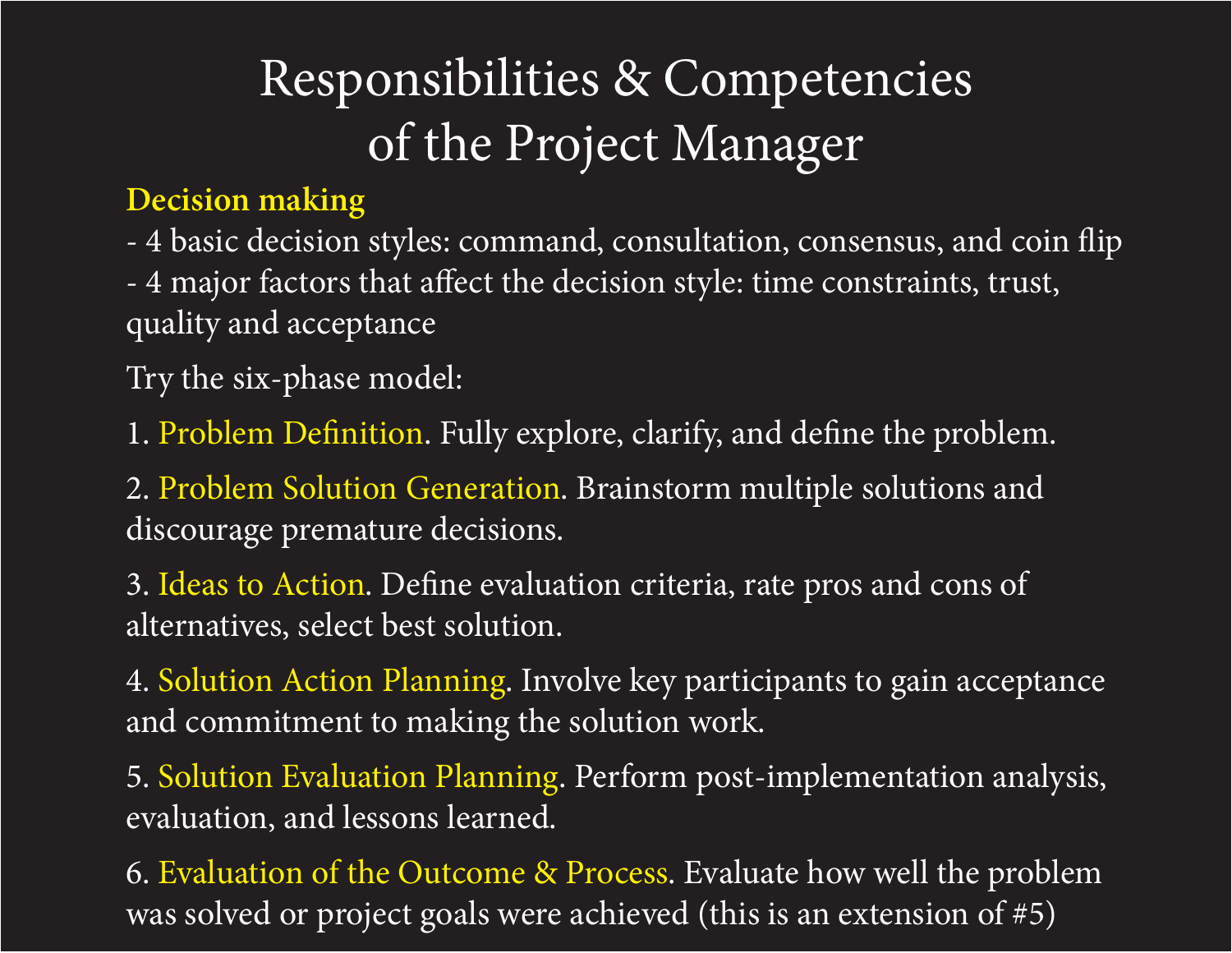#### **Political and cultural awareness**

- by understanding and capitalizing on cultural differences you are more likely to create an environment of mutual trust - can be both individual and corporate in nature

- may involve both internal and external stakeholders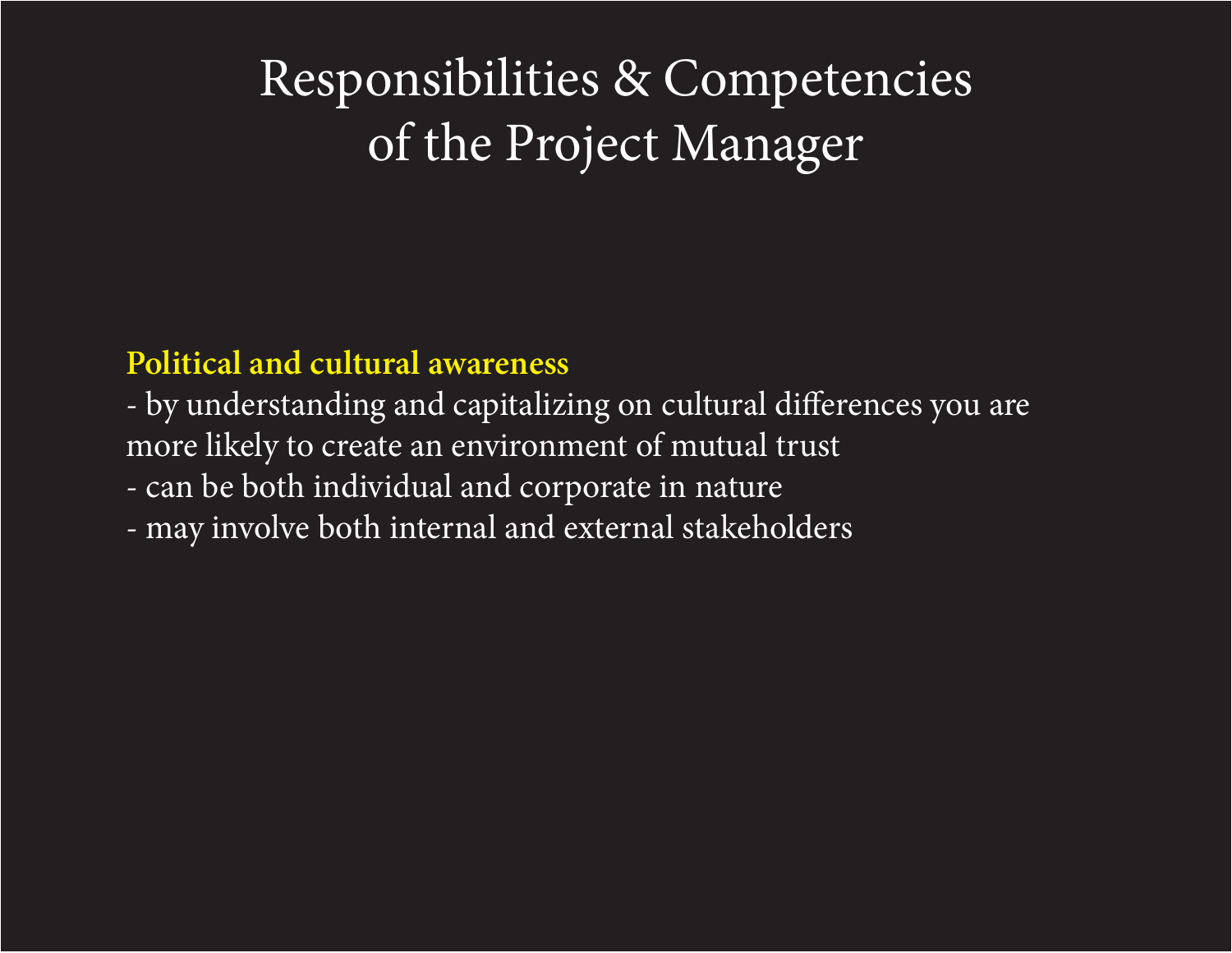#### **Negotiation**

- is an integral part of project management

- the following skills and behaviors are useful in negotiating successfully:

- Analyze the situation
- Differentiate between wants and needs
- Focus on interests and issues rather than on positions
- Ask high and offer low, but be realistic

- When you make a concession act as if you are yielding something of value, don't just give in

- Both parties should feel as if they have won (win-win). If possible don't let the other party leave feeling as though he or she has been taken advantage of.

- Listen attentively and communicate articulately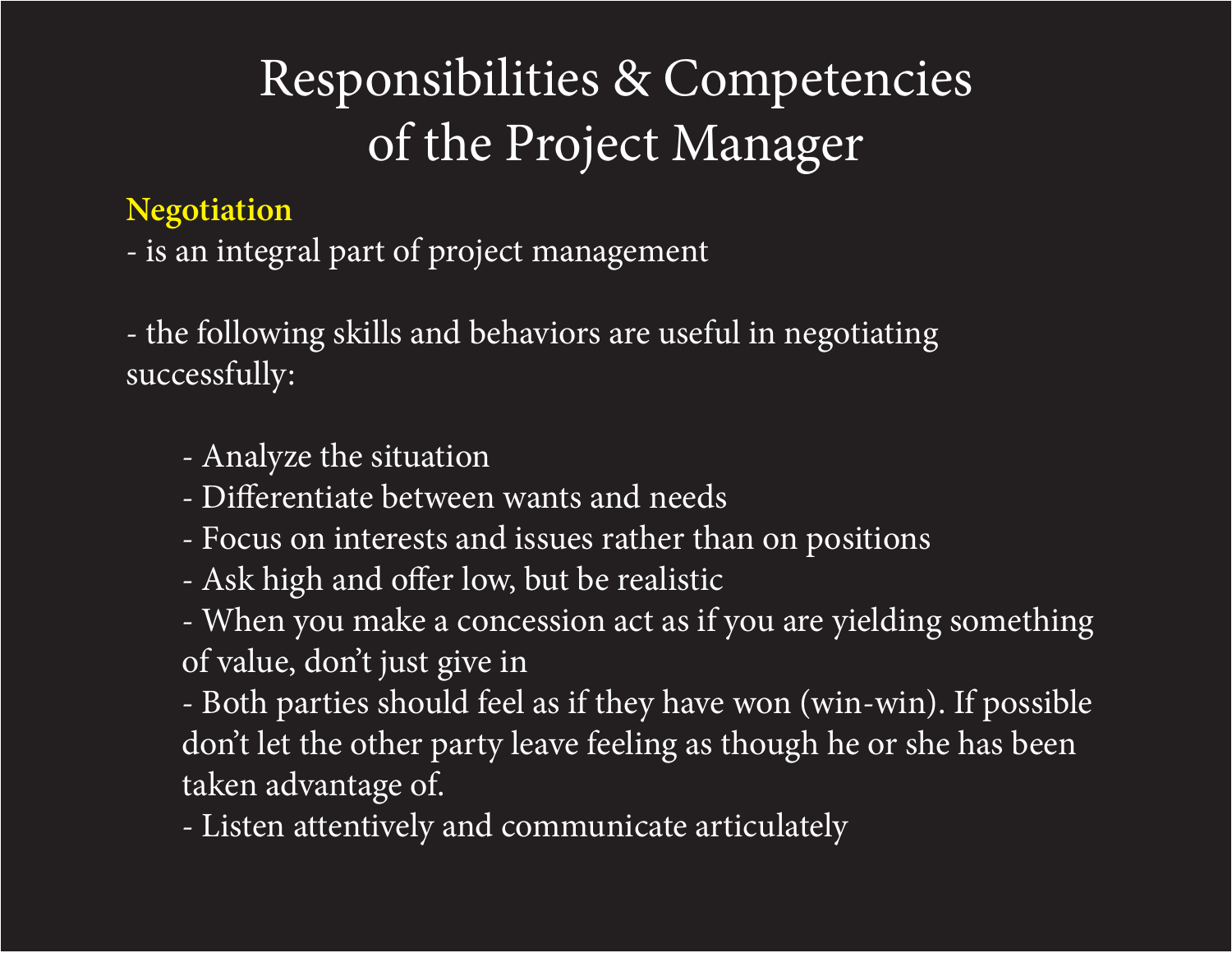#### **Trust building**

- without trust it is difficult to establish the positive relationships necessary between the various stakeholders engaged in the project

- when trust is compromised, relationships deteriorate, people disengage, and collaboration becomes more difficult

#### To help build trust:

- engage in open and direct communications to resolve problems
- keep all stakeholders informed
- be direct and explicit about what you need or expect
- do not withhold information out of a fear of being wrong
- be receptive to innovation & address issues or concerns honestly
- look beyond your own interests
- demonstrate a true concern for others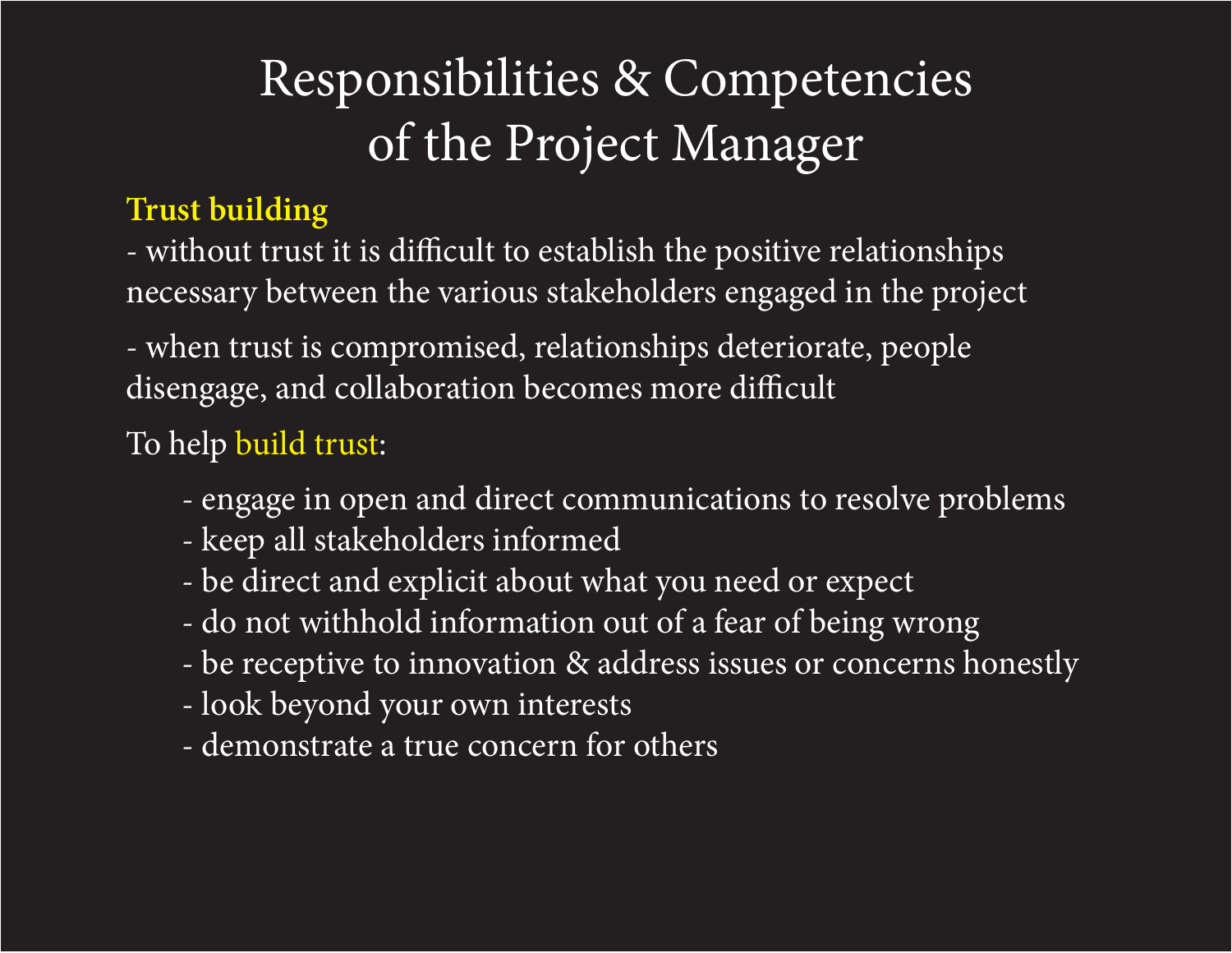#### Conflict management

- is inevitable in a project

- draws upon all of the other interpersonal skills

- managing conflict involves building the trust for all involved parties to be open and honest and to engage in seeking a positive solutions - if actively managed conflict can help the team arrive at a better

solution

#### **Coaching**

- help people recognize their potential through empowerment and development through enhancing skills or to building new ones - used to address poor performance and to help team members overcome deficiencies in their skill sets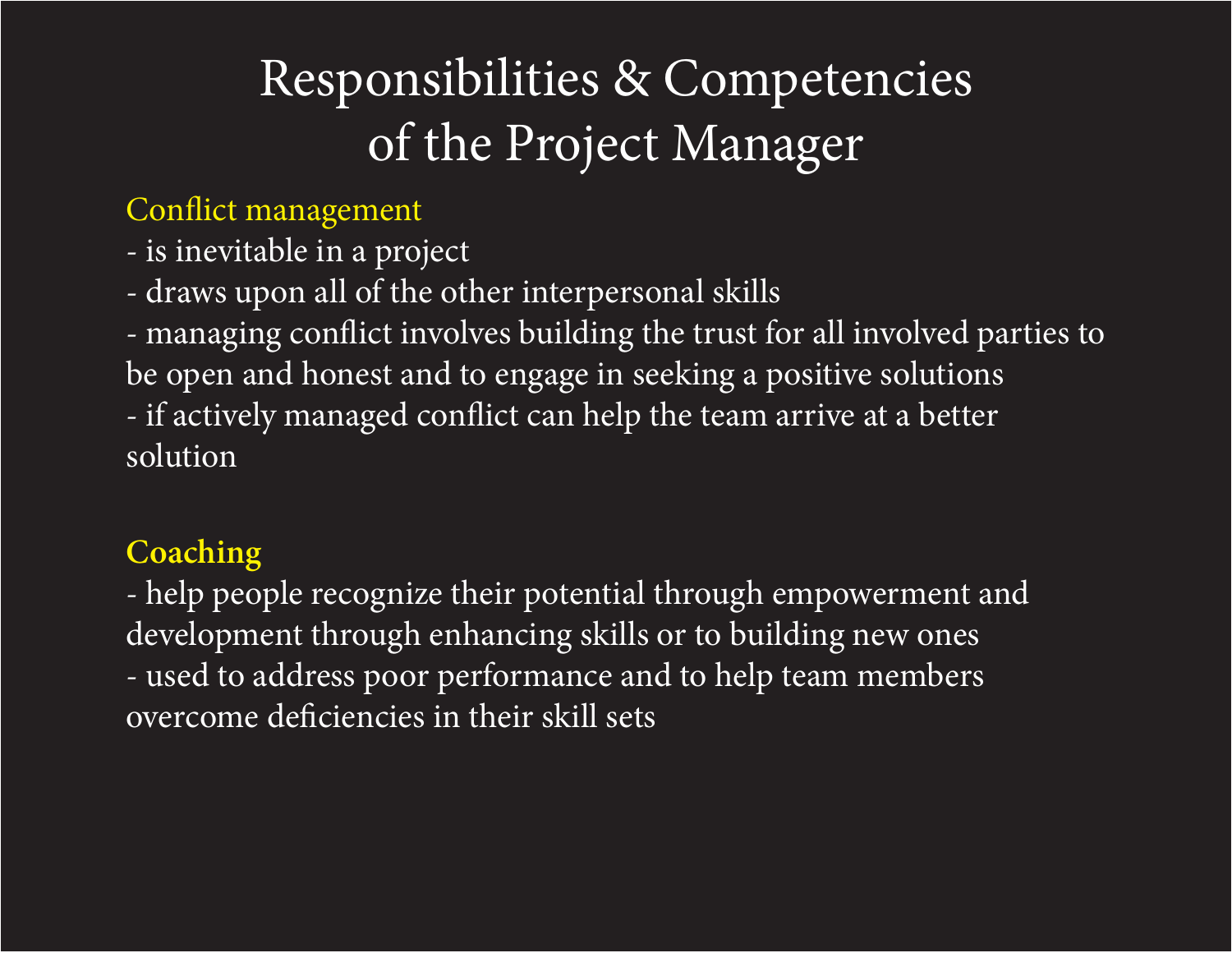## Assignment 01

# \$600,000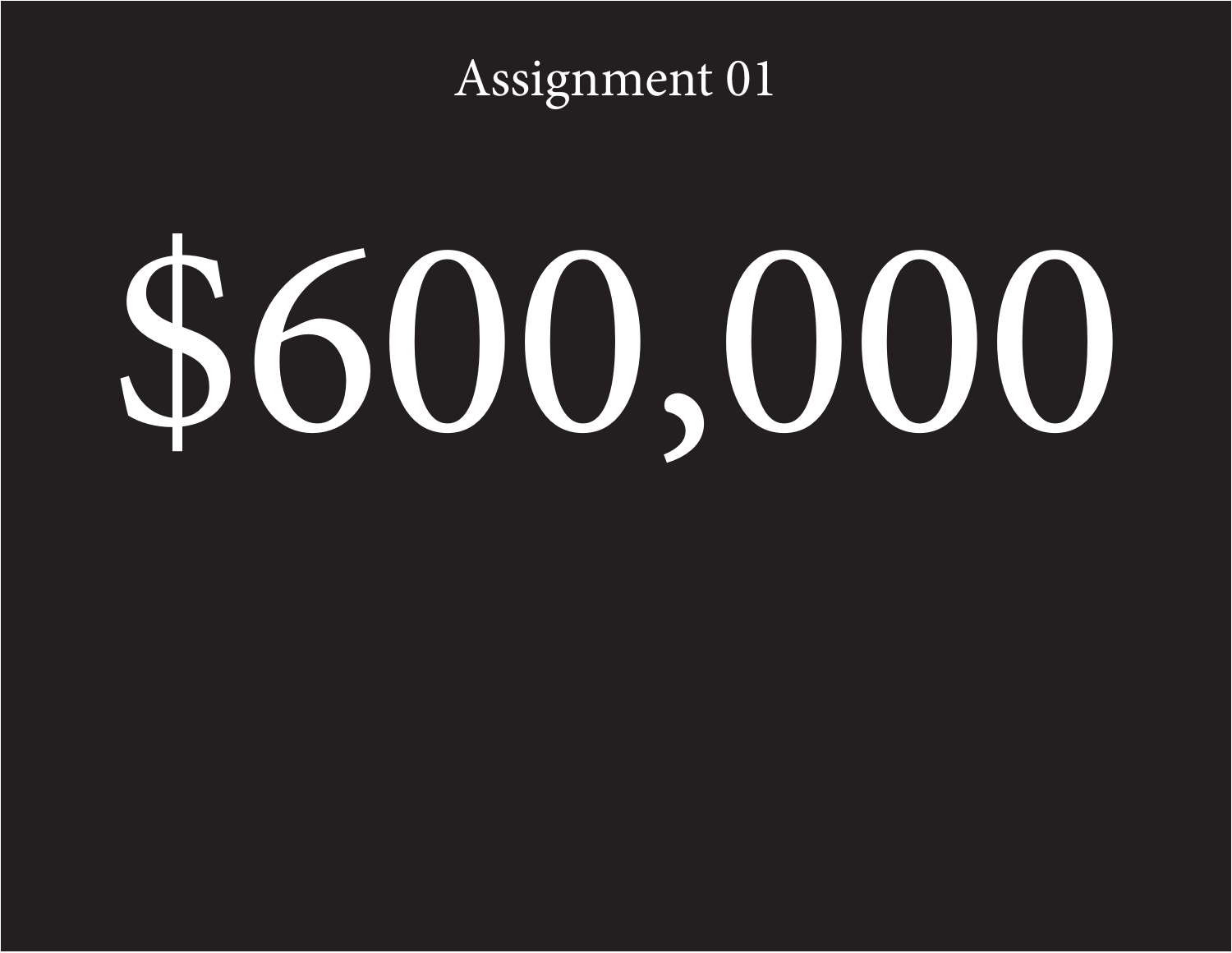# Our Challenge: \$600,000  $\div 12 = $50,000$

## How would you raise \$50,000?

A Branch Of The

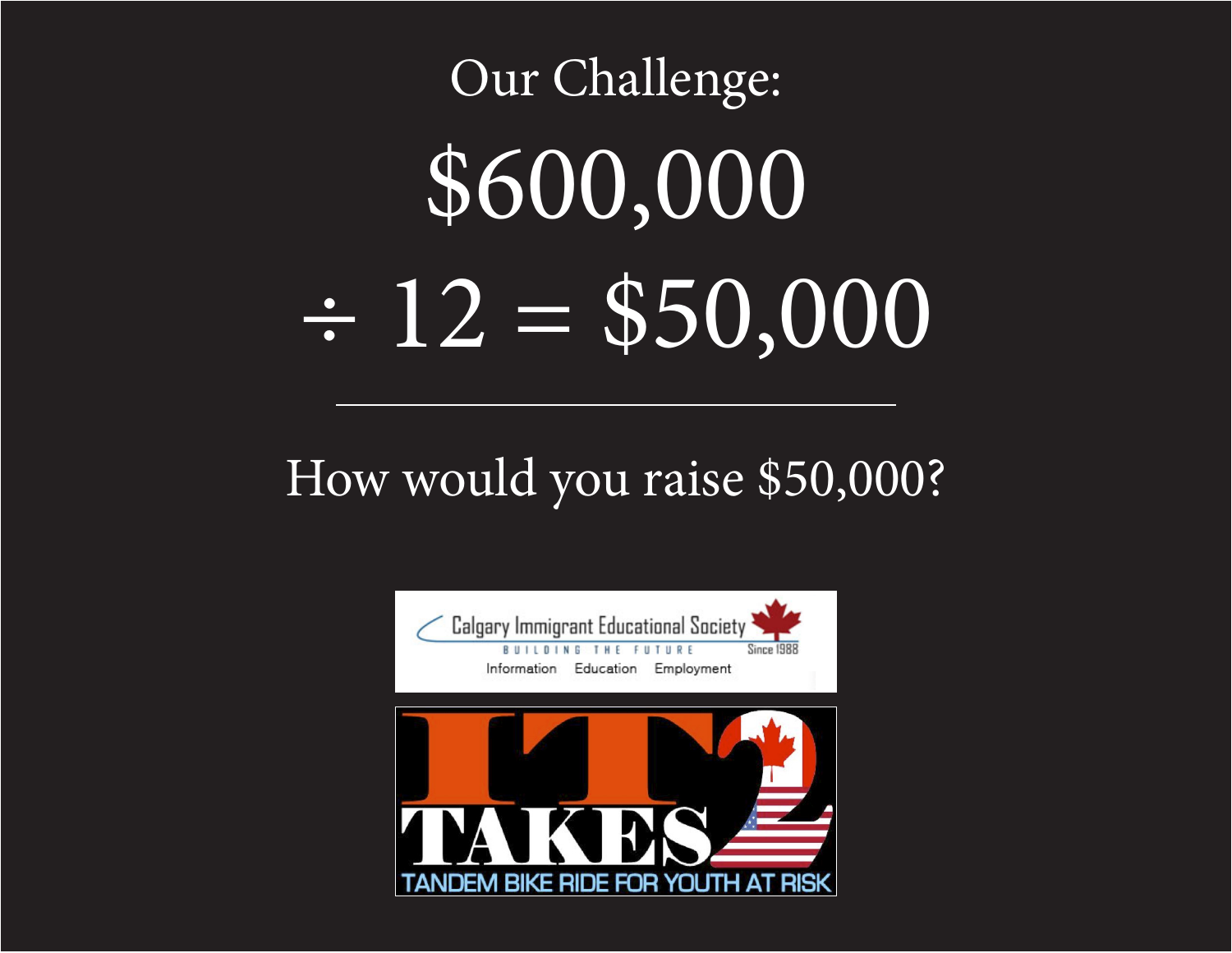## Assignment 01

To create a Project Plan for a fund raiser.

#### 1. Select a city:

Vancouver, Kelowna, Regina, Winnipeg, Thunder Bay, Sault Ste. Marie, Kingston, Quebec, Saint John, Charlottetown, Halifax, St John's

2. Research the city and create a brief report on its history and vital statistics. Determine the location of where the event (for 200 people) should take place.

3. Decide on a fund raising event

4. Come to class on Monday to present your idea.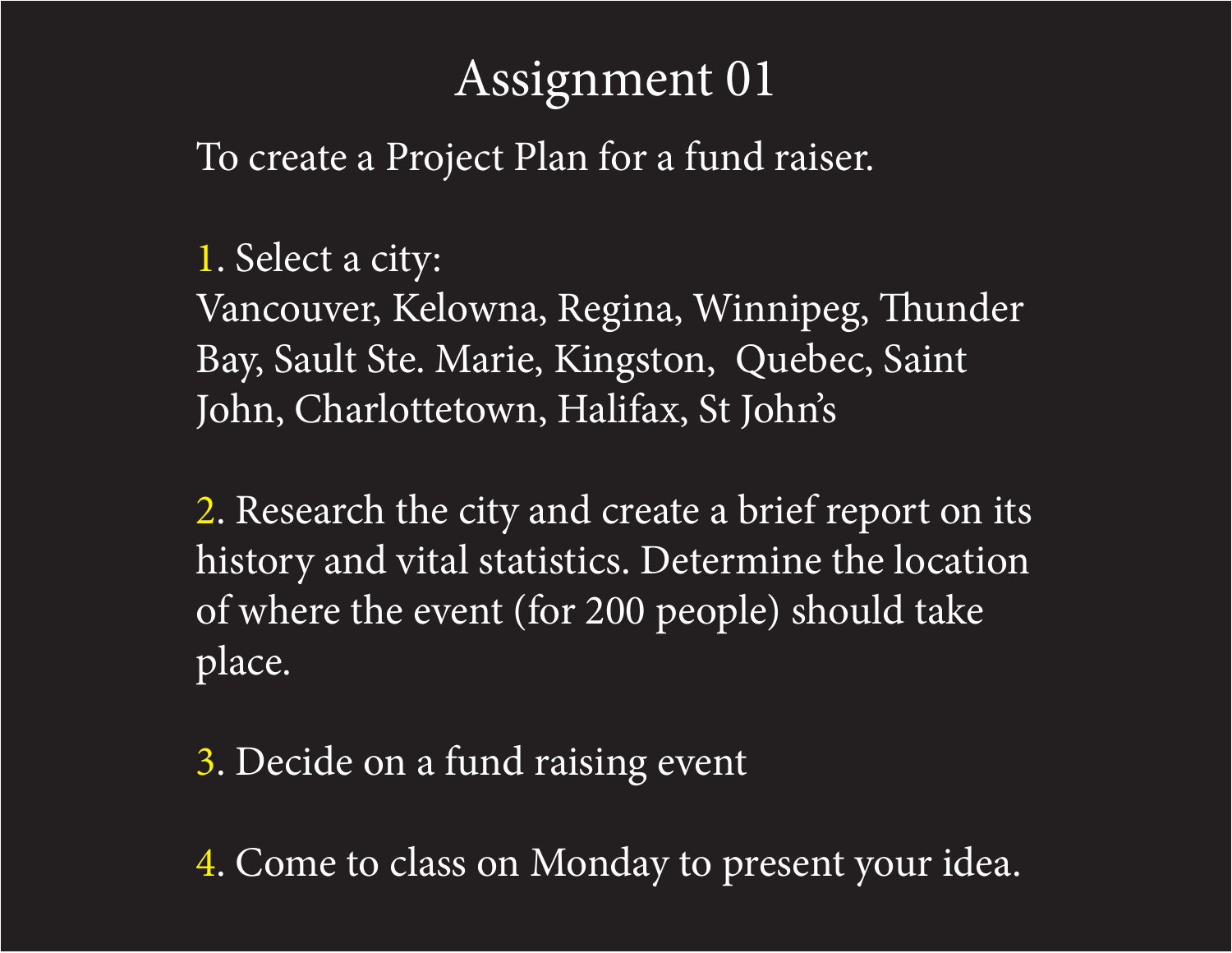## The Ice Bucket Challenge



ALS (amyotrophic lateral sclerosis) / Lou Gehrig's disease Fund-raiser 2013 donations: \$19.4 million 2014 donations to August 29: +\$100 million